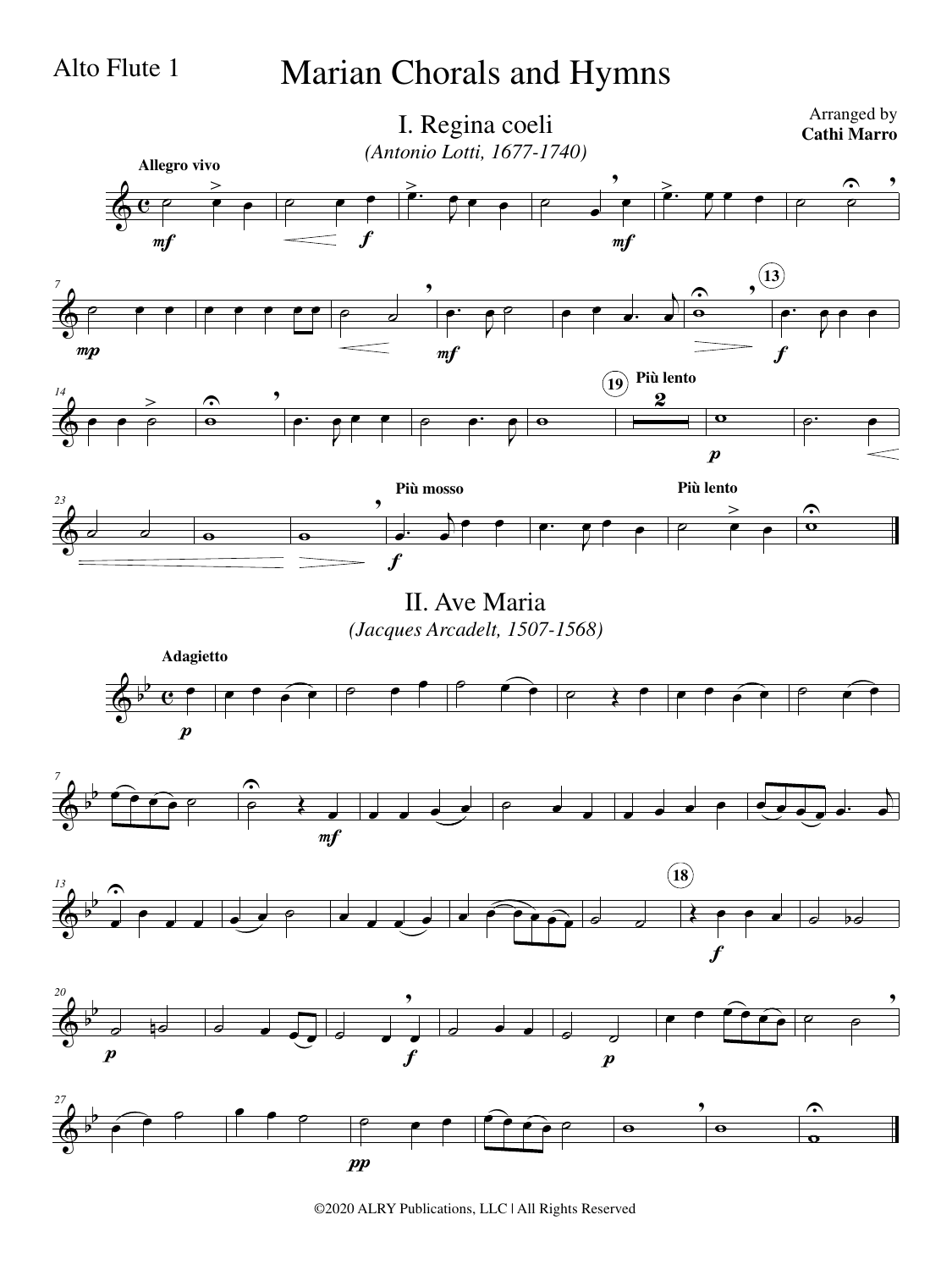$\overline{\Phi^{\flat}}$ b  $\overline{\mathbf{e}}$  $\overline{\mathbf{e}}$  $\boldsymbol{p}$ **Larghetto**  $\circ$   $\circ$   $\circ$   $\circ$   $\circ$ , o. e e e e e. e e e b  $\begin{array}{ccc} \circ & \circ & \circ \\ \circ & \circ & \circ \end{array}$ ,  $\circ$   $\circ$   $\circ$   $\circ$   $\circ$   $\circ$ Ó III. Salve regina *(Franz Schubert, 1797-1828)*

















Marian Chorals and Hymns - page 2 - Alto Flute 1

 $\overrightarrow{A}$ 

*9*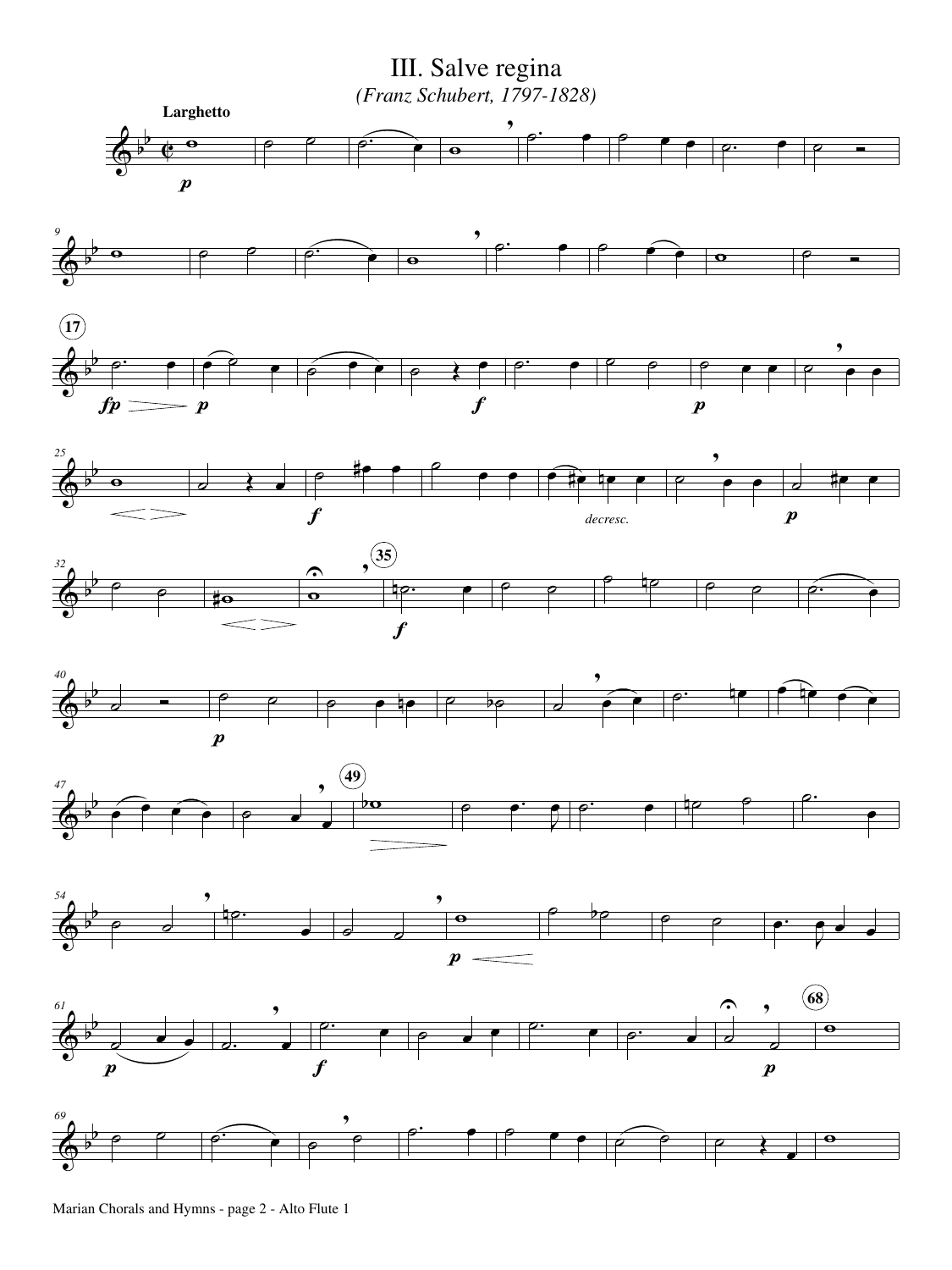

Marian Chorals and Hymns - page 3 - Alto Flute 1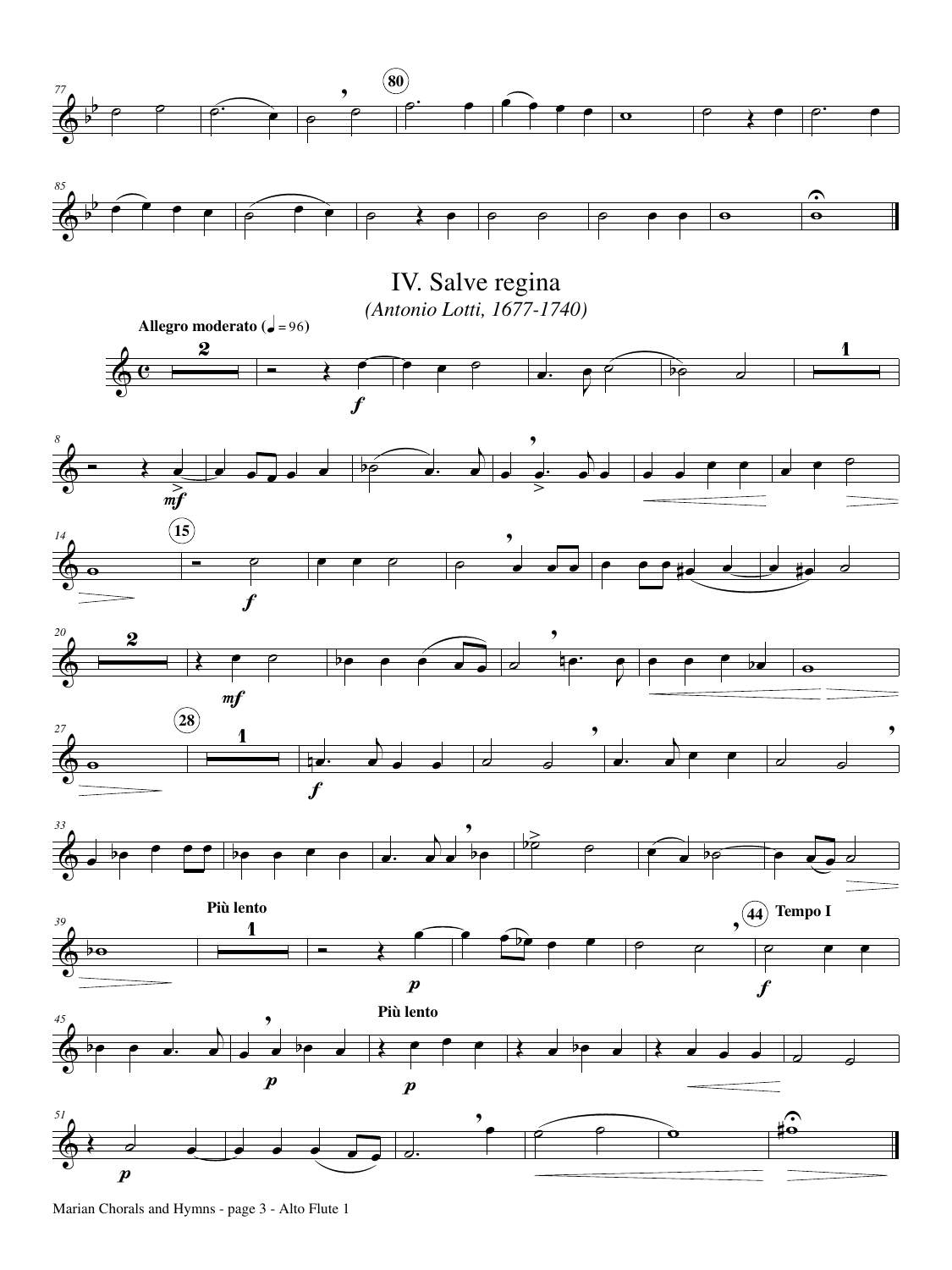



VI. Regina coeli *(Ercole Bernabei, 1622-1687)*



Marian Chorals and Hymns - page 4 - Alto Flute 1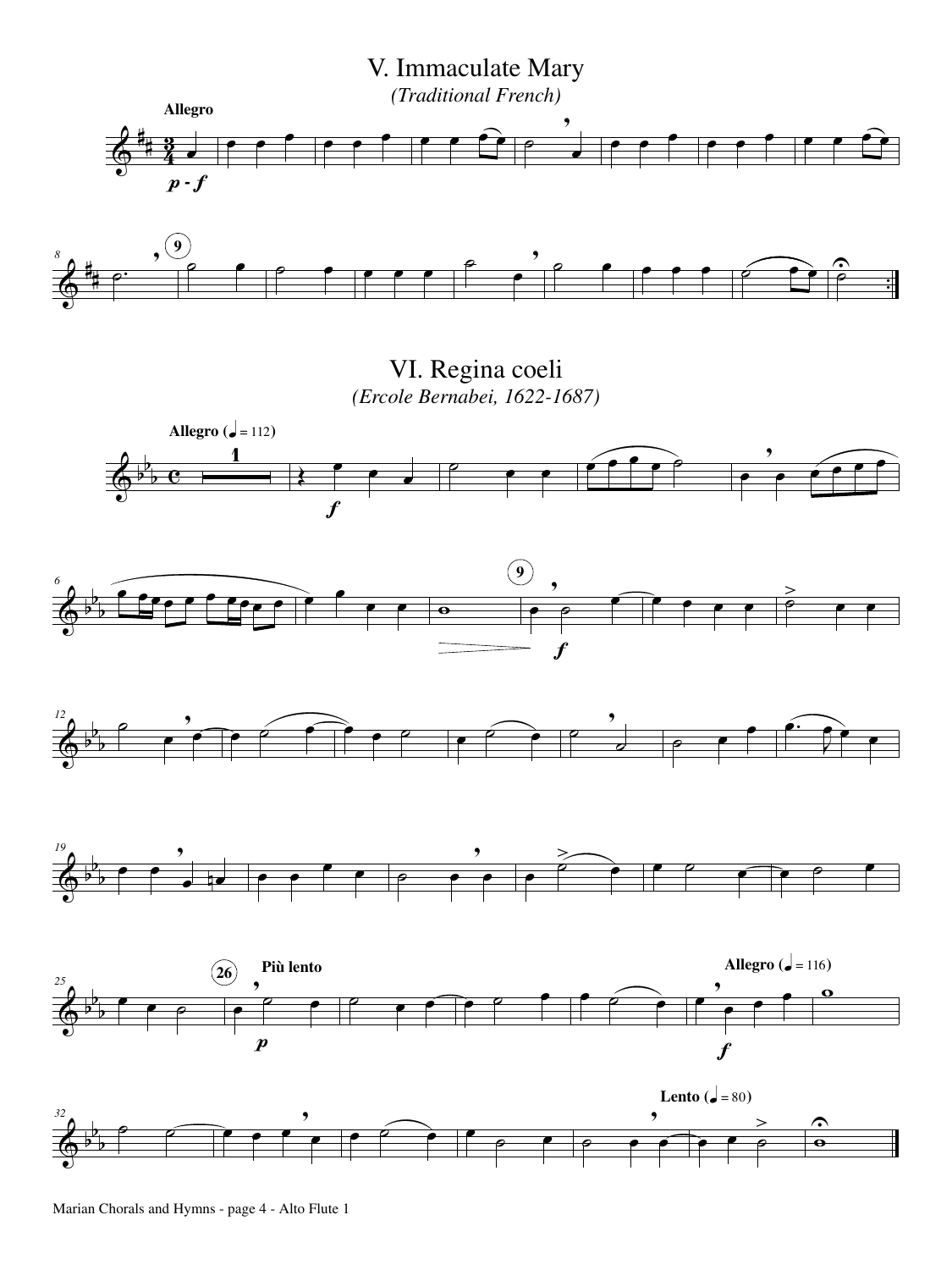

Marian Chorals and Hymns - page 5 - Alto Flute 1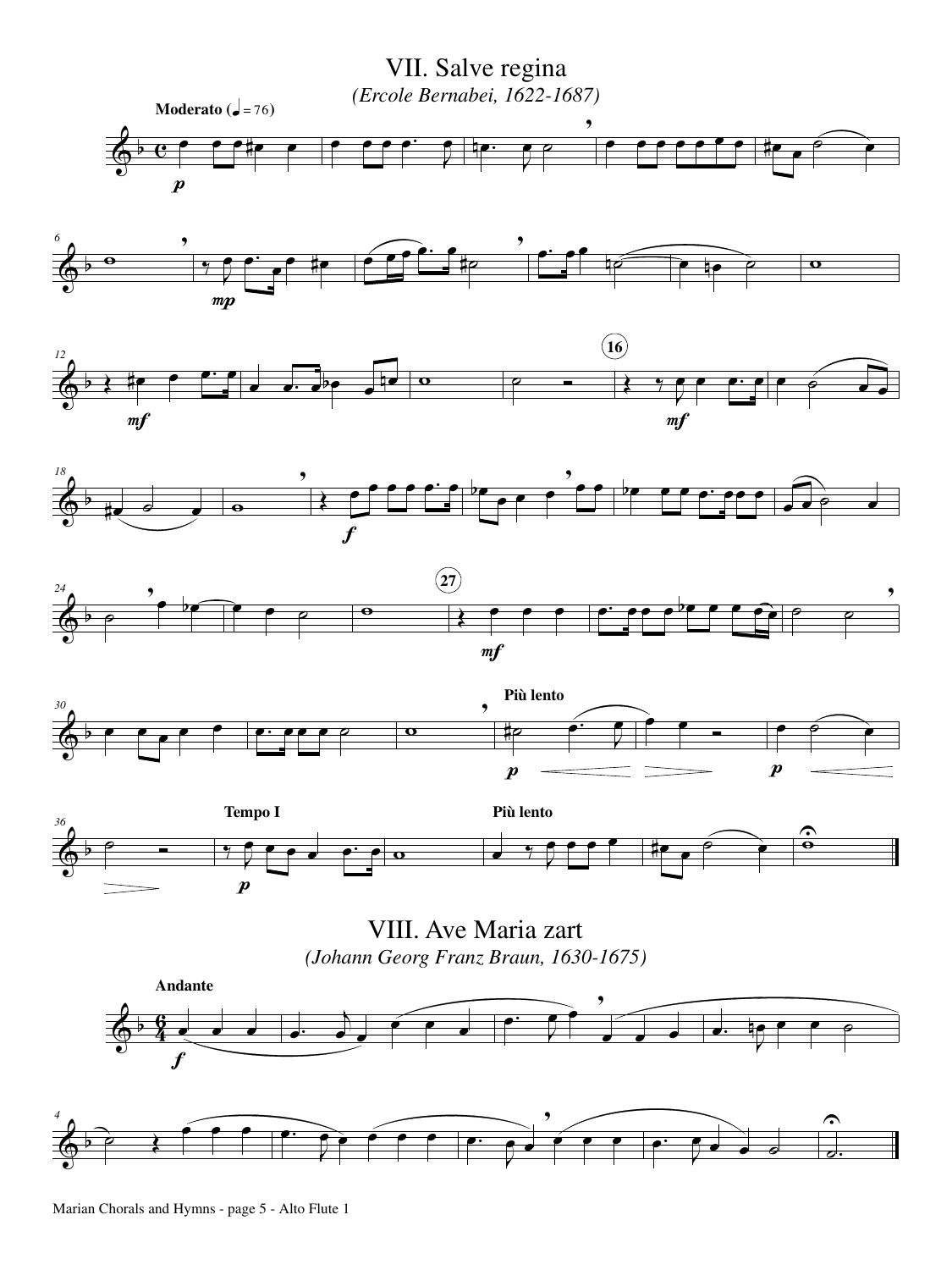



Marian Chorals and Hymns - page 6 - Alto Flute 1